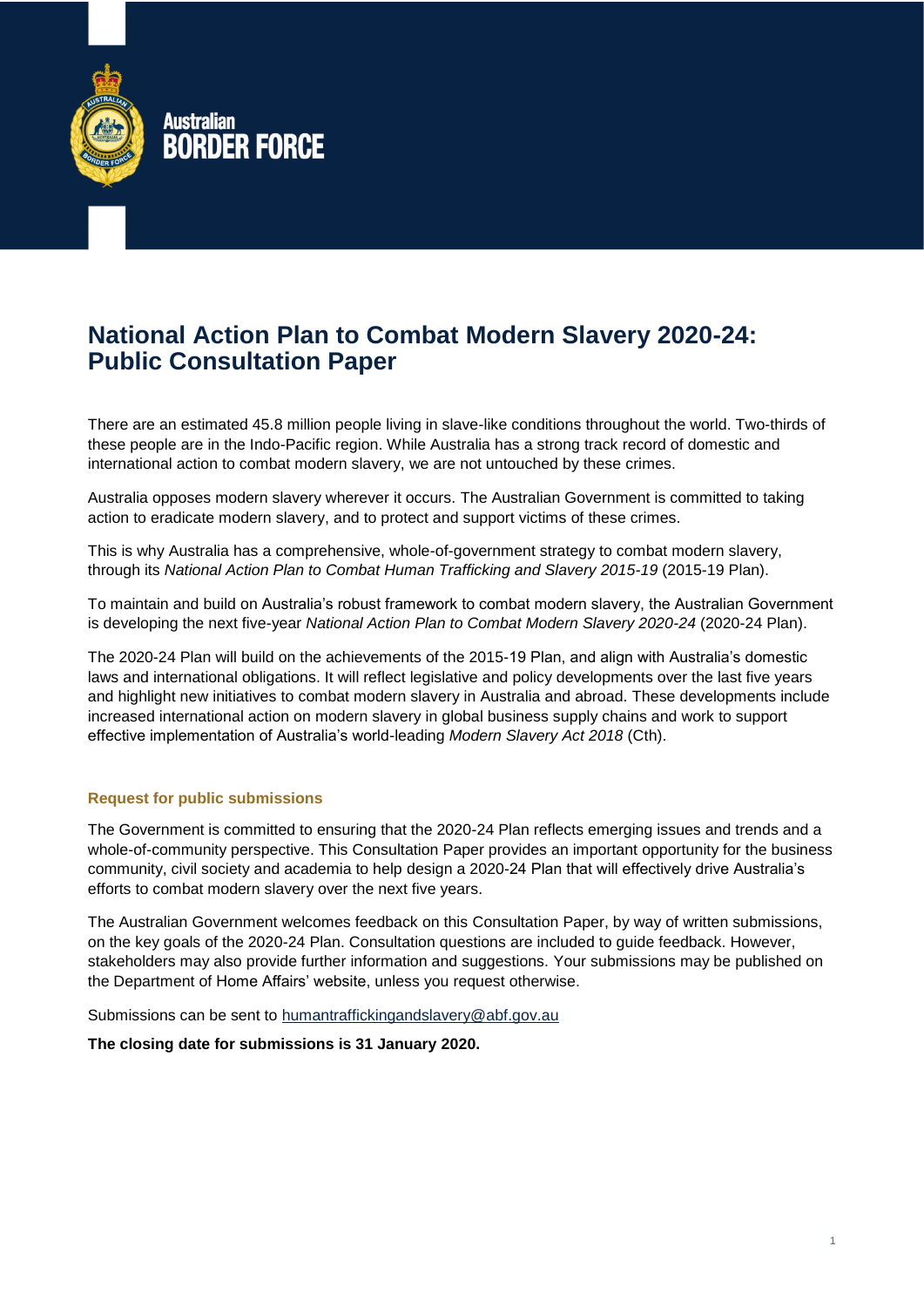# **Background**

### **What is modern slavery?**

In Australia, modern slavery refers to a range of serious exploitative practices, including human trafficking, slavery, and slavery-like practices (such as forced labour, servitude, debt bondage, deceptive recruiting for labour or services, and forced marriage). While these crimes all have different elements, they all involve the manipulation of complex relationships between an offender and a victim, and can result in the serious undermining of the victim's personal freedom and ability to make choices for themselves. This can be through the use of physical threats or psychological coercion, because they are treated as property, or, in some cases, because they are literally bought or sold. Modern slavery practices are serious crimes that fundamentally curtail freedom, making them amongst the most grave of human rights violations.

#### **Modern slavery in Australia**

From July 2015 to June 2017, the Australian Institute of Criminology (AIC) and the Walk Free Foundation estimated that there were up to 1,900 victims of modern slavery in Australia. The research examined the hidden nature of these crimes and estimated that for every victim detected by authorities in Australia, four remain undetected.

Historically, a significant proportion of trafficked people identified by Australian authorities have been women from Asia who have been exploited within the sex industry. Over time, Australian authorities have identified more diverse groups of victims by gender and country of origin. These victims have often been exploited in a range of industries, including hospitality and agriculture. Many victims in Australia have also been exploited within intimate and family relationships through forced marriage.

#### **Australia's response**

Australia has had a comprehensive, whole-of-government response to combatting modern slavery in place since instituting the *Action Plan to Eradicate Trafficking in Persons* on 1 January 2004.

Major initiatives the Australian Government has undertaken to strengthen our response to modern slavery include:

- comprehensively criminalising modern slavery practices, with penalties of up to 25 years' imprisonment
- introducing the *Modern Slavery Act 2018* to harness business leverage to combat modern slavery in global supply chains
- creating specialist teams in the Australian Federal Police to investigate modern slavery cases
- delivering a Government-funded victim support program that provides individualised case management support
- establishing a Human Trafficking Visa Framework to allow victims and witnesses to remain in Australia to receive support and participate in investigations and prosecutions
- collaborating with civil society, business and academia through biannual meetings of the National Roundtable on Human Trafficking and Slavery, the Government's key consultative mechanism on modern slavery issues
- providing over \$6.2 million in Government funding since 2008 to non-government organisations working to combat modern slavery
- driving greater cooperation and coordination to combat modern slavery internationally and in the region, including through co-chairing the Bali Process with Indonesia*,* and
- continuing a 15-year history of investing in the criminal justice response to human trafficking in the Indo-Pacific region, most recently through the \$80 million *ASEAN-Australia Counter-Trafficking Program 2018-28.*